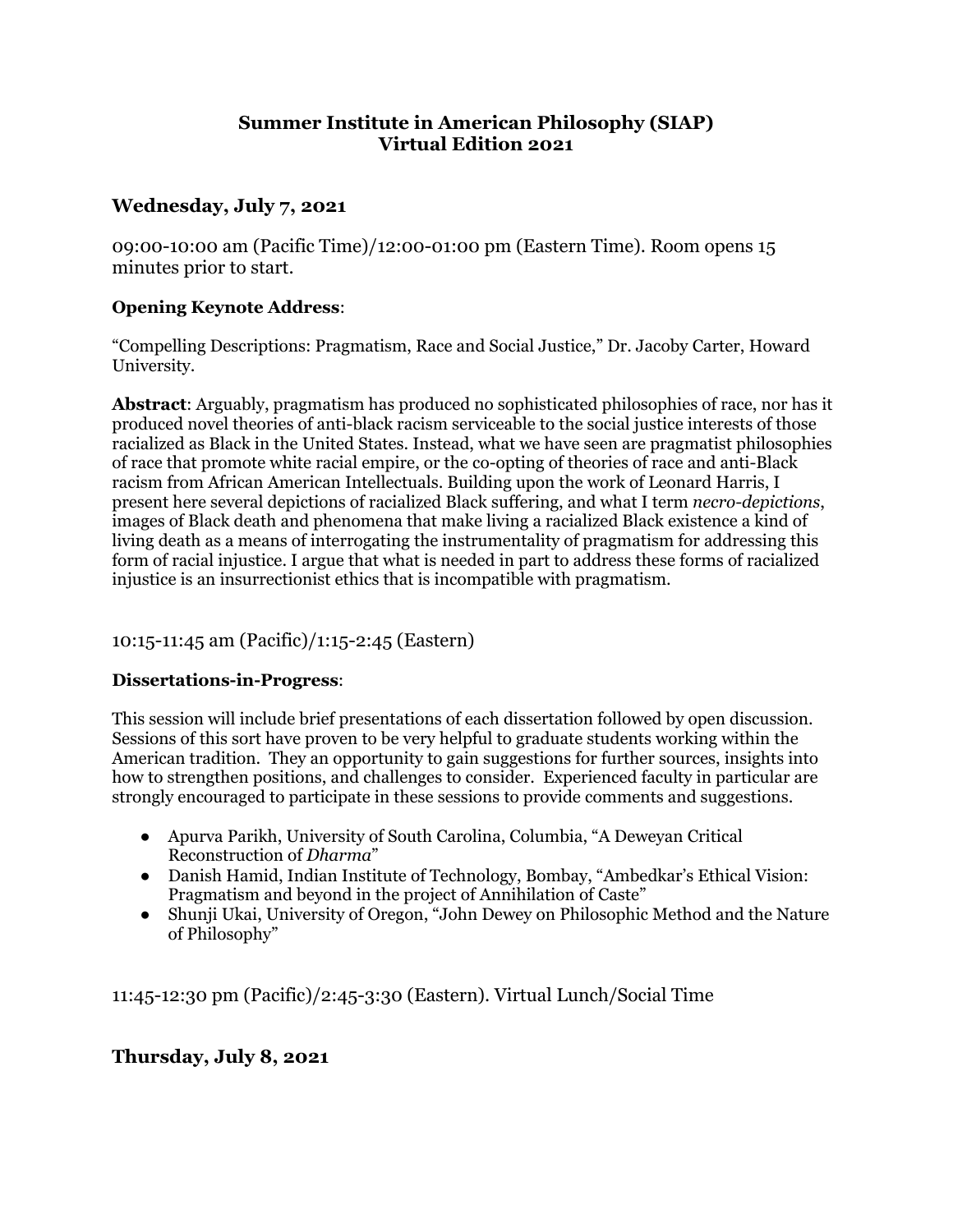09:00- 10:00 am (Pacific Time)/ 12:00-01:00 pm (Eastern Time). Room opens 15 minutes prior to start.

### **Keynote Response Panel**:

- Dr. Gregory Moses, Texas State University
- Dr. Aaron Shepherd, University of Massachusetts Lowell
- Daniel Westbrook, Emory University
- Dr. Jacoby Carter, Howard University

10:15-11:45 am (Pacific)/01:15-02:45 (Eastern)

#### **Dissertations-in-Progress**:

- Filippo Sanna, Sapienza Università di Roma, "Moral Education and Democracy. Between Contingency and Imagination."
- Denise Meda Calderon, Texas A&M University. "Transborder Communality: A Chicanx Investigation of the Aesthetic and Ethical Responses to Re-Member our Dead"

11:15-12:00 pm (Pacific)/02:45-3:30 (Eastern)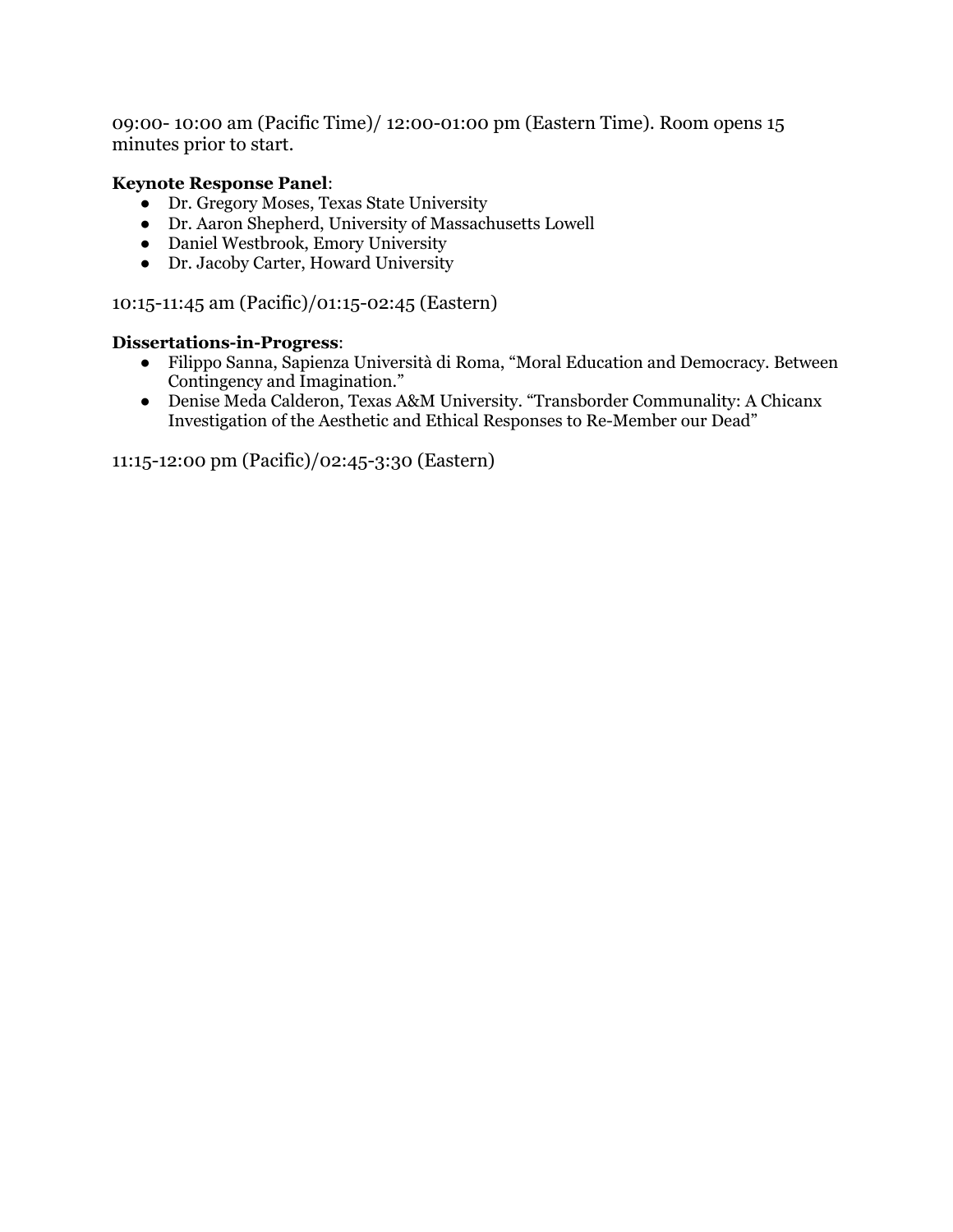Virtual Lunch/Social Time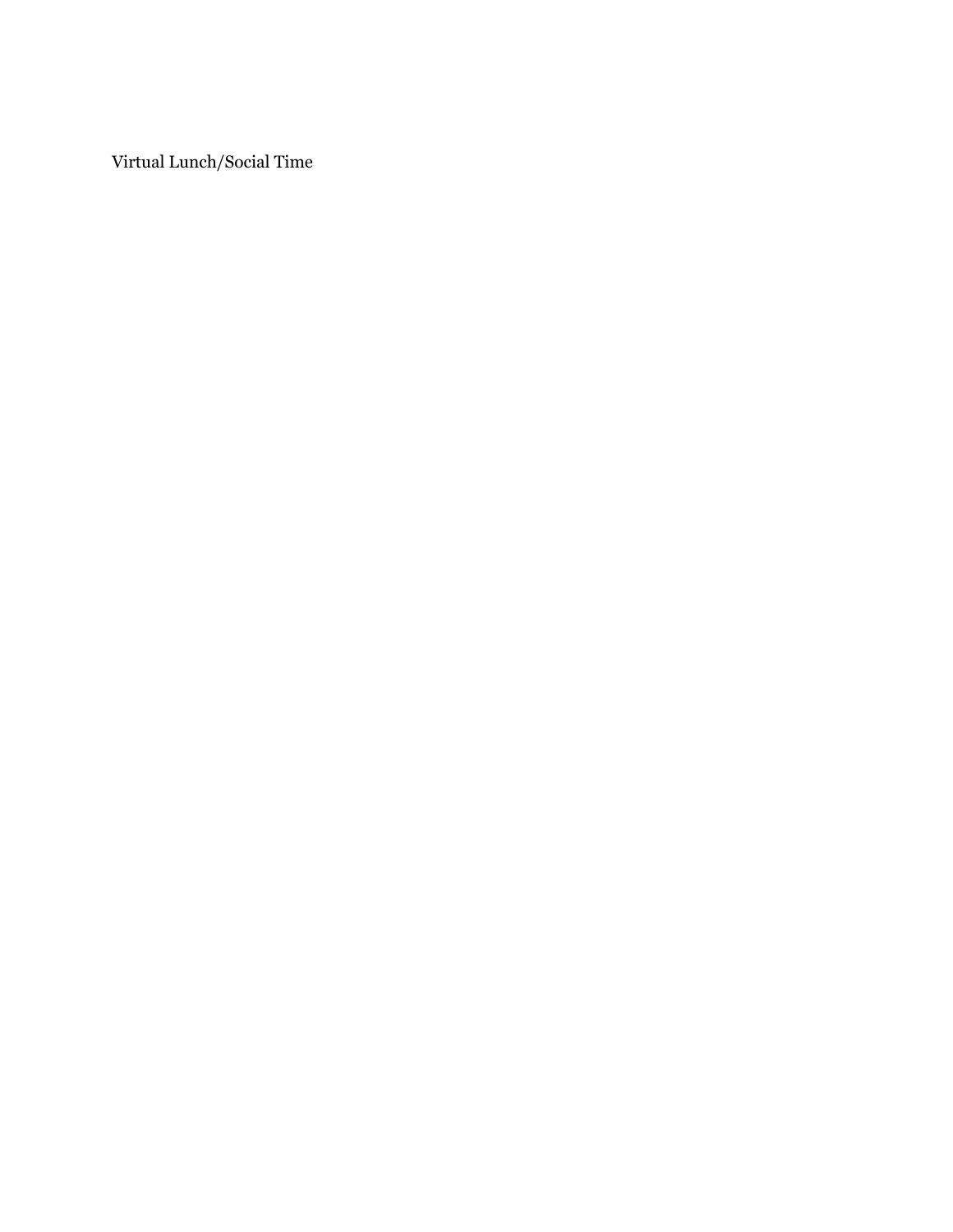#### **Dissertation Abstracts**

### **Apurva Parikh, University of South Carolina, Columbia, "A Deweyan Critical Reconstruction of** *Dharma***"**

Abstract: At the heart of most Hindu interpretations of moral life lies the concept of *dharma,* particularly as understood within the *Dharmaśāstra* tradition. The texts of this tradition, the most infamous of which is the *Manusmṛti*, are dedicated to the articulation of this *dharma*, nominally understood as grounded in the transcendent authority of the *Vedas*. In *Annihilation of Caste*, Bhimrao Ambedkar provocatively argues in response to Mohandas Gandhi's defense of this casteist and sexist brahmanical *dharma*, "[I]f you wish to bring about a breach in the system, then you have got to apply the dynamite to the Vedas and the shastras…." (22.17). My aim in this dissertation is to do just that by offering a Deweyan critical reconstruction of the concept of *dharma*.

My critical reconstruction of the concept follows the model laid out in Dewey and Tuft's *Ethics* (1932). In part I, after explicating the traditional concept of *dharma,* I engage in a Deweyan historical critique, undermining the traditions pretensions of transcendent Vedic authority by demonstrating that the various historical articulations of *dharma* in the tradition are all-too-human responses to historical problems faced by its brahmanical authors. In part II, I offer a reconstruction of the concept, arguing that we should understand *dharma* not as a transcendent system of norms of conduct, but as a Deweyan principle, i.e., a "tool for analyzing a special situation" (LW 7:280). Finally in Part III, while openly acknowledging that Dalits may legitimately reject the use of a critically reconstructed brahmanical concept as a liberatory tool, I argue that *dharma* thus understood can be a powerful anti-caste, social egalitarian tool. This is because *dharma* thus understood becomes a perpetual object of critique and reconstruction, not a transcendent model to be followed and preserved.

#### **Danish Hamid, Indian Institute of Technology, Bombay, "Ambedkar's Ethical Vision: Pragmatism and beyond in the project of Annihilation of Caste"**

Abstract: B.R. Ambedkar was a social thinker, constitutionalist, founder of Navayana Buddhism and the most prominent anti-caste thinker of the  $20<sup>th</sup>$  Century. My dissertation seeks to trace the roots of Ambedkar's ideas and then to rationally reconstruct them in the light of that genealogy. I begin with Dewey's pragmatism, who's influence Ambedkar reverently acknowledged and which scholars have recognized (Kadam 1997) (Stroud, 2018). I also investigate non-pragmatist sources, both major and minor, based on close readings of Ambedkar's texts and archival work in Ambedkar's personal libraries. I locate the influence of Dewey's naturalism, 'social psychology', and democratic theory, together with ancient Indian materialism, especially the *Carvakas*, on Ambedkar's ethics of belief, his social philosophy and especially his reconceptualization of classical Buddhist concepts. With his repudiation of the doctrine of Karma, a central presupposition of Indian Philosophy (Potter 1963), Ambedkar takes Buddhist philosophy in a non-soteriological direction - a post-Darwinian naturalism, primarily, though not exclusively in the service of the emancipation of the Dalits. After showing how Ambedkar employs Deweyan ideas to reconstruct his Buddhism, I explain how his multi-pronged approach- epistemological, social, political, legal and religious- aims to dismantle the caste-system. In doing this, I resist recent attempts by scholars to confine Ambedkar within pragmatism, instead, while tracing the discordances from Dewey's work, I highlight Ambedkar's adoption of a version of ethical intuitionism borrowed from T.H. Huxley. After fleshing out the implications of Ambedkar's naturalist metaphysic and a non-naturalistic ethic, and showing how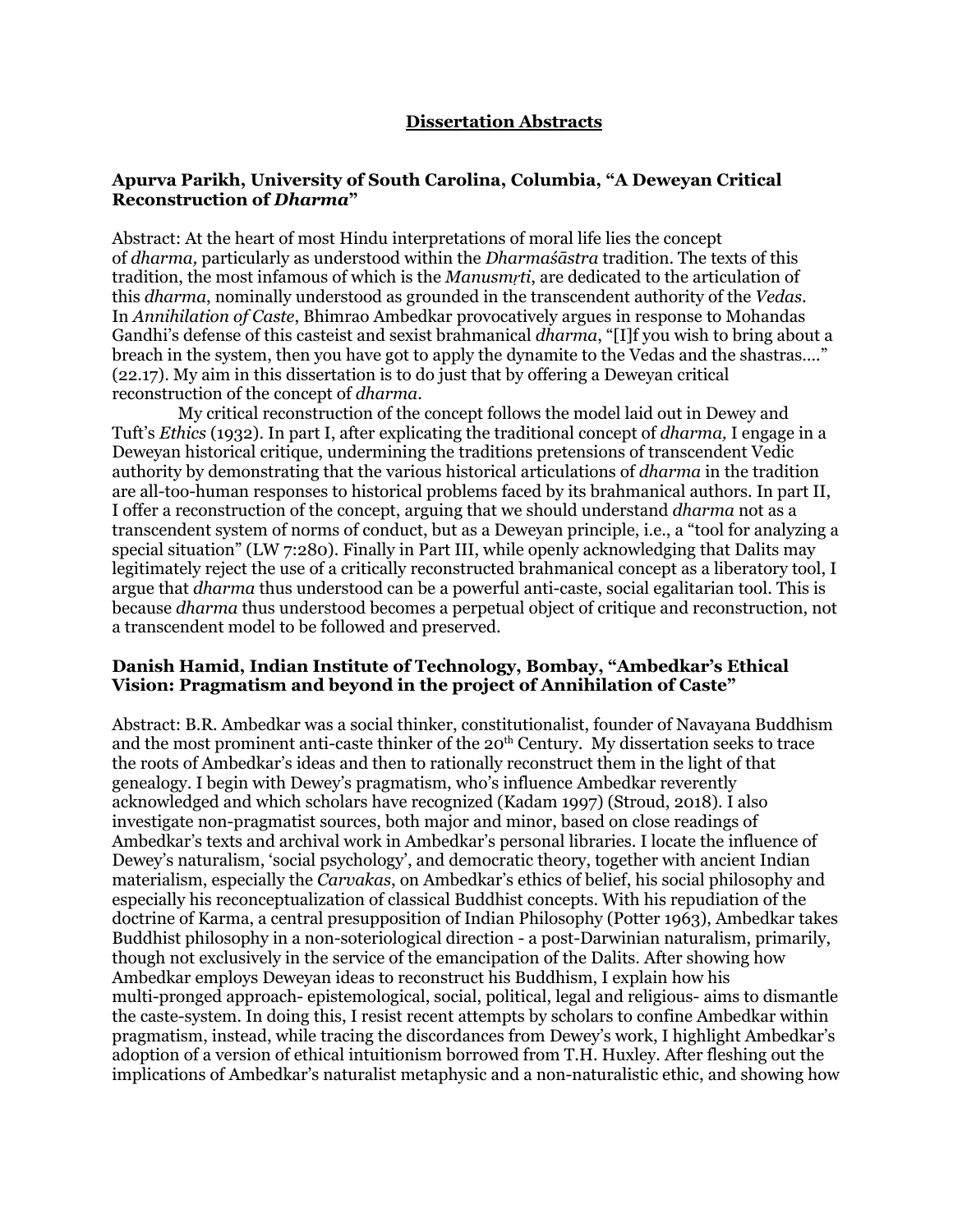it informs Ambedkar's political and legal theory, I present the possibilities for a more philosophically systematic Ambedkarism.

### **Shunji Ukai, University of Oregon, "John Dewey on Philosophic Method and the Nature of Philosophy"**

Abstract: This dissertation investigates the nature of philosophy in John Dewey's corpus. The particular topic that this dissertation focuses on is philosophic method, which is a topic that Dewey returned to throughout his career. Specifically, Dewey's discussions on method begins with "Kant and Philosophic Method" (1884) and "Psychology as Philosophic Method" (1886), and continues beyond the "denotative method" in Experience and Nature to, say, his comments in 1940 on the "genetic method" as "the proper method of philosophy" (LW14). Why did Dewey need to continue to return to the question of method? Is there a common theme or thesis inhis articulations? What is, or is there anything, novel in Dewey's method, compared to more traditionally accepted methods, like the Cartesian methodic doubt, the Kantian imperative of reason, or Hegelian dialectics?

The guiding hypothesis of this dissertation is that Dewey's life-long failures to give a successful account of the nature of philosophy in the persistent attempts is precisely constitutive of his philosophic method. This hypothesis is based on the observation that, despite his changing positions (e.g., Absolute Idealism, experimental idealism, Pragmatism, and empirical naturalism), Dewey consistently required philosophy to explore and elaborate upon experience. The fact that Dewey was compelled to return to the question of method seems to indicate that there are traits in experience which resist a final exposition, thereby provoking further attempts. This dissertation takes a historical approach of seeking to trace out the multi-faceted themes related to this topic due to this hypothesis. Against the major interpretation that the common thematic of Dewey's philosophic method is "inquiry," this dissertation seeks to investigate whether it is possible to articulate it as varying attempts to provide "reminders."

#### **Filippo Sanna, Sapienza Università di Roma, "Moral Education and Democracy. Between Contingency and Imagination."**

Abstract: The aim of my paper is to present and compare Dewey's and Rorty's views of the connections between education and democracy. I will try to highlight how the attention around the changing aspect of reality and experience that characterizes the pragmatist approach also defines Dewey's point of view towards education. The purpose of education is to continue the action and the constant process of learning and development of life into a democratic social environment. I will proceed to investigate the Rortian figure of the liberal-ironist, focusing on the ways in which Rorty rethinks the relationship between public and private in terms of a re-description of liberalism in a non-rationalist and non-universalist key. This process implies the necessary awareness of the contingency of every paradigm, including liberalism itself, and the acquisition of an approach by which culture is understood as a constant comparison between "final-vocabularies". The inquiry aims to emphasize the link between educational contexts and a certain philosophical approach that identifies its advantages in the creative use of the imagination through language and in the individual's ability to redescribe himself, extending solidarity towards whom we perceived only as "them". In this sense, if on the one hand Dewey's approach aims to work on a general context of shared experiences of which language is certainly a part and which it helps to integrate, on the other hand Rorty intends to work on and with language to act on the world and on the individual in order to redescribe both.